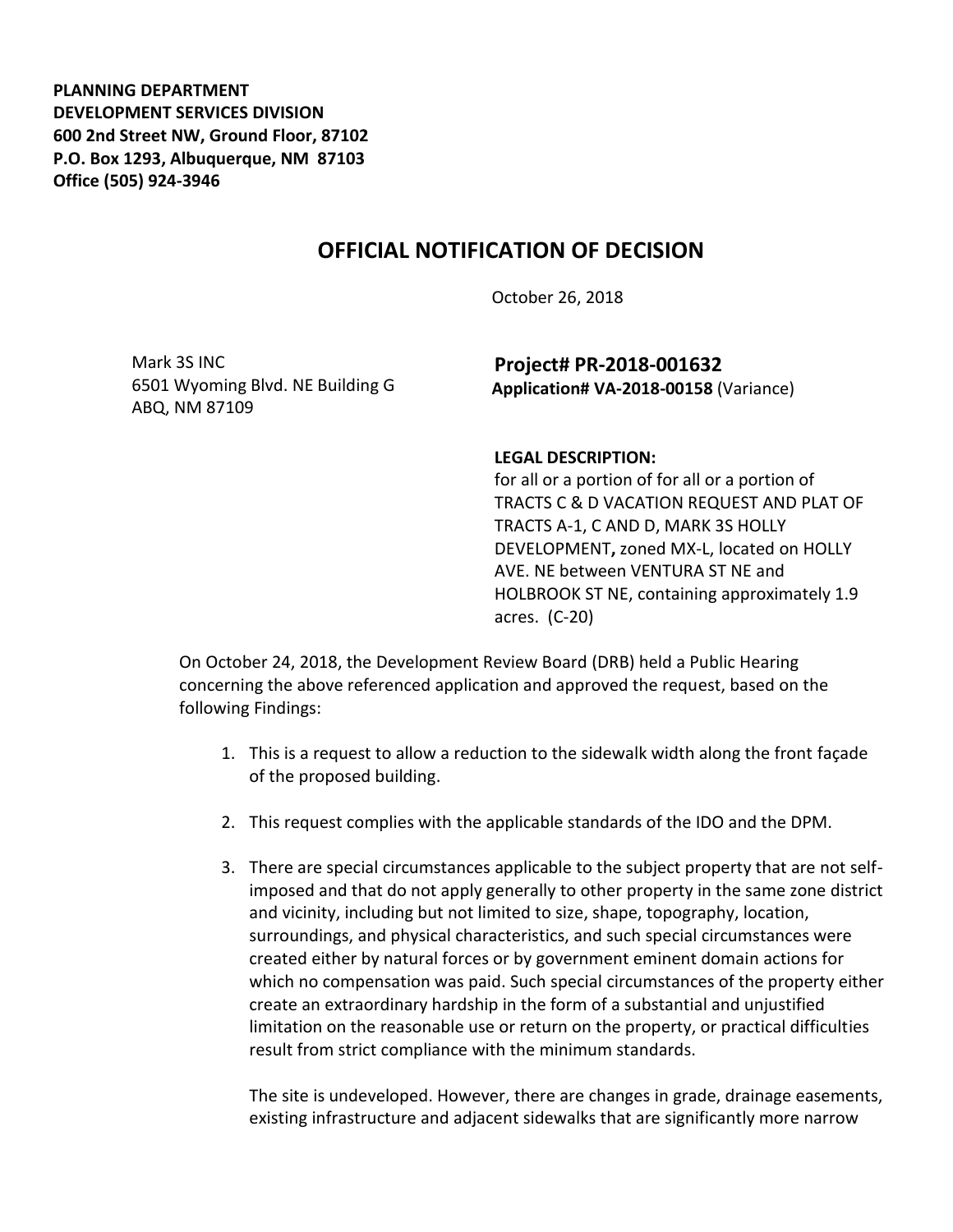Official Notice of Decision Project # PR-2018-001632 VA-2018-00155 October 26, 2018 Page 2 of 4

> than the required sidewalk. There are existing developments on either side of the site*.*

4. There are pre-existing obstructions that cannot be easily or economically relocated or should not be altered, such as grades, fills, water courses, natural topographic features, man-made obstructions, or utility lines. *The project street-facing façade is a portion of the structure along Holly Ave that houses the Activity Room and will provide space for seniors and students from the neighboring Montessori school to meet and interact. The access from Holly Ave to the Activity Room is indicated as one (1) on the accompanying graphic as an accessible sidewalk with a width of eight (8) feet. This access will be mainly used by students to reach the Activity Room. There is a secondary pedestrian access point indicated as two (2), with a width of six (6) feet. to access the site.*

Between Holly Ave and the project site along the northern boundary there are grade changes of up to three (3) feet as well as a ten (10) feet utility easement, indicated as (4) on the accompanying graphic, and a fire line.

- 5. Varying from the normal requirements and standards will encourage flexibility, economy, effective use of open space, or ingenuity in design of a subdivision, in accordance with accepted principles of site planning.
- 6. The Variance will not be materially contrary to the public safety, health, or welfare.

Two pedestrian access routes are provided as well as walkways connecting the building and public sidewalk. While the width is reduced, routes and access points are accessible and provide unobstructed access. Therefore, the intent of pedestrian connectivity is met and public safety, health, or welfare are not affected.

7. The Variance does not cause significant material adverse impacts on surrounding properties.

The pedestrian access walkways from public right-of-way are provided and the intent of accessibility is met. No significant material adverse impacts on surrounding properties will be created

- 8. The Variance will not hinder future planning, public right-of- way acquisition, or the financing or building of public infrastructure improvements. The site design is respectful of public easements, while also providing pedestrian access to the building. This allows any future planning, public right-of-way acquisition, and/or the financing or building of public infrastructure improvements to proceed unhindered.
- 9. The Variance will not conflict significantly with the goals and provisions of any city, county, or AMAFCA adopted plan or policy, this IDO, or any other City code or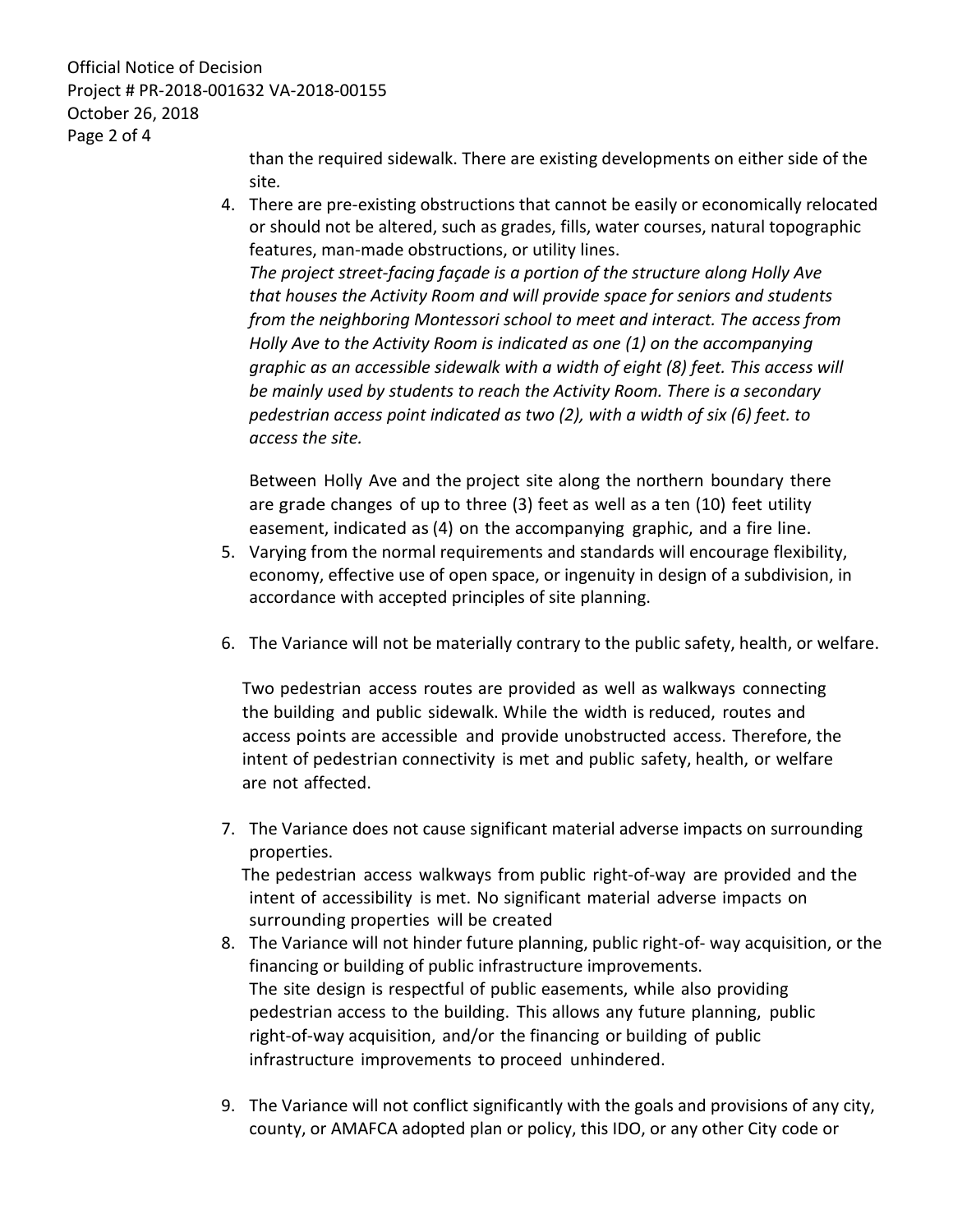Official Notice of Decision Project # PR-2018-001632 VA-2018-00155 October 26, 2018 Page 3 of 4

ordinance.

10. The Variance approved is the minimum necessary to avoid extraordinary hardship or practical difficulties.

The proposed sidewalks will taper to match the existing sidewalks- the applicant proposes between 6 and 8 foot wide sidewalks, along with a 6 foot wide crusher fine path.

*11.* A request for a Variance to sidewalk requirements, shall be approved if it meets all of the applicable criteria in Subsection (a) above and all of the following criteria: a. The area is of low-intensity land use to an extent that the normal installation of sidewalks will not contribute to the public welfare, and the absence of a sidewalk will not create a gap in an existing sidewalk system extended to 1 or more sides of the subject property or area.

The project is going to be an assisted living and memory care facility with a total of <sup>72</sup> expected residents.There are no commercial activities and pedestrian traffic will only be limited. <sup>A</sup> sidewalk with <sup>X</sup> feet will be provided, as per the requirements of the IDO. In addition, walkways will connect the public right-ofway and the building of sufficient size, ADA compliant and unobstructed. b. The City's right-of-way is insufficient in width to permit the construction of a

sidewalk of standard dimension and placement, but there is sufficient right-of-way to meet minimum ADA or PROWAG guidance.

Walkways described are mostly not within the public right-of-way. However, their installation is restricted by easements, slope and a fire line as described above in the respond to *14-16-6-6(L)(3)(a) (1)(8).*

c. The adjoining sidewalks are non-standard as to width and/or location, and the Variance would enable the new and existing sidewalks to match in width and/or location, or could create a smooth transition between areas of different width and/or character.

A sidewalk with 6-8 feet width will be provided, and connect to the existing sidewalk and provide <sup>a</sup> smooth transition to the existing sidewalks.

APPEAL: If you wish to appeal this decision, you must do so within 15 days of the DRB's decision or by **NOVEMBER 8, 2018.** The date of the DRB's decision is not included in the 15-day period for filing an appeal, and if the  $15<sup>th</sup>$  day falls on a Saturday, Sunday or Holiday, the next working day is considered as the deadline for filing the appeal.

For more information regarding the appeal process, please refer to Section 14-16-6-4(U) of the Integrated